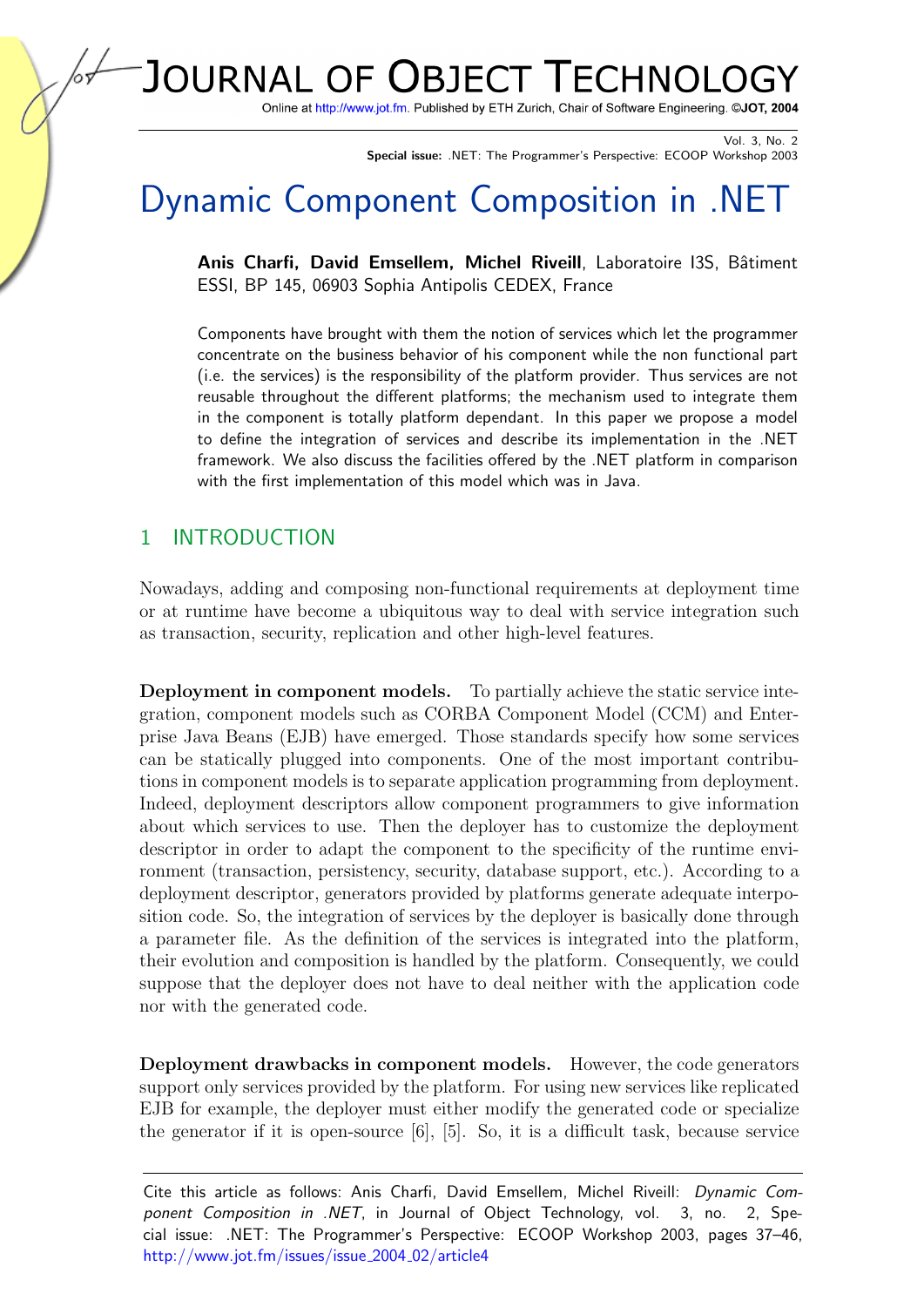calls must be plugged either in the generated code or in the code to generate. This makes maintenance, evolution and service composition quite impossible to manage. Moreover, as the code integration is predefined, the deployer has no high level way to adapt the code generation nor to control the composition of existing services. This is needed for example in order to modify or to trace access to persistent data. Finally, these component models do not allow neither dynamic service integration nor dynamic customizations of a single component instance.

Reflection and dynamic service integration. Run-time reflection is a powerful technique that is successfully used to implement non-functional requirements such as load balancing, fault tolerance and security [\[2\]](#page-8-2), [\[9\]](#page-9-0), [\[10\]](#page-9-1), [\[11\]](#page-9-2). The code that realizes the non-functional requirements is expressed as meta-programs using a metaobject protocol to reflect the base-level behavior. Generally, these works apply to expert programmers able to deal with reflection. So they are often used by the platform providers, who hide these techniques inside the provided libraries. But we have shown that the deployer still needs to partially do the same job to integrate new services for example. However he/she is not necessarily an expert in reflective systems. Aspect oriented approach [?], [\[8\]](#page-9-3), [\[11\]](#page-9-2) proposes to define code integration as "aspects", providing a way to meta-program in a declarative form

# 2 OUR APPROACH: DYNAMIC CONFIGURATION BASED ON IN-TERACTION PATTERNS.

We propose to define dynamic services integration using a rule language. We have chosen to present it throughout examples. Our goal is to intercept invocations at least with similar controls as the ones generated by the Jonas EJB platform, in order to bear out our approach. So, we have defined integration of several services [\[6\]](#page-8-0). At the class level, interaction patterns describe all the possible connections among classes of the application. At the instance level, reified interactions represent actual connections among instances. An interaction pattern is expressed by rules (written in a specific language, based on Interaction Specification Language ISL [\[4\]](#page-8-3)). An ISL interaction rule describes how the behaviour of an object should change when it interacts with another one. It consists of two parts: the left side is the notifying message and the right side is the reaction to that message. In objectoriented languages, behaviours correspond to class methods.

To show how interactions are created and used, we will take as an example the connection between a component and a security manager. Several mechanisms could be used to reach secure execution of an application. As a first step, we have chosen, to check the validity of invocation by a call to a security manager, which raises an exception if the invocation is not allowed. Figure [1](#page-2-0) shows the interaction pattern describing such integration. The interaction modifies the behaviour of the JBean component. When this component is accessed by a controlled method and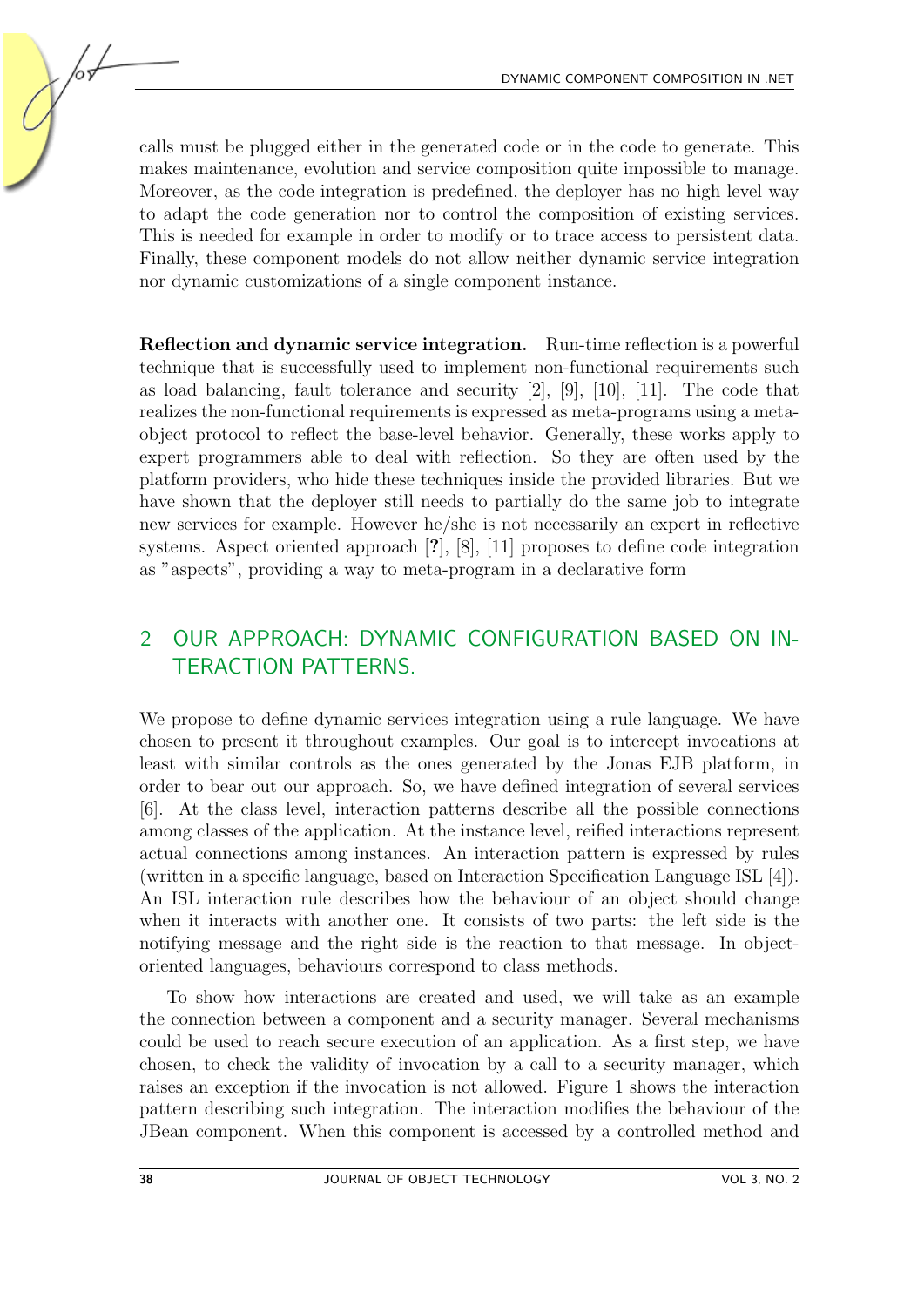```
interaction SecurityPattern( JBean B, SecurityManager S) {
    B.* -> if (S.checkSecurity(_call))
               B._call
            else
               exception("unauthorized user")
}
```
<span id="page-2-0"></span>Figure 1: Interaction pattern for dynamic integration of the security service

the security manager forbids the execution an exception is raised, otherwise the call is executed.

The interaction pattern security, when plugged on components, will control any call that can be "unified" with one of the operations to control. The "." operator in left part of the interaction rule denotes the message reception. The operator \* stands for any message(method calls) and the operator -> expresses that the code in right part of the interaction rule is executed as a reaction to the notifying message (i.e. the call to the business method). The method call is reified as an object, which is designed by the operator *call*.

During execution, an end-user may decide to use this interaction pattern to connect an account instance of JBean (say, MyAccount) to an instance of Security-Manager (say LocalManager) and dynamically integrate the security service on the component MyAccount.

Interaction patterns represent models for component interactions. They contain one or more interaction rules expressing the control that should be executed on the connected components. An interaction rule consists of two parts: the left side is the notifying message and the right side is the reaction. Both sides are separated by the -> operator. Interaction patterns are specified in the Interaction Specification language ISL. The ISL language allowsthe specification of interactions independently of the application language. It defines many operators such as the conditional operator (if  $\dots$  then  $\dots$  else  $\dots$  endif), the sequence operator (;), the concurrency operator  $\left(\frac{\pi}{\pi}\right)$ , waiting operators, exception handling and others.

Implementation of the interaction model. We have adapted our prototype build for Java component model [\[1\]](#page-8-4), [\[3\]](#page-8-5), [\[4\]](#page-8-3) to the component model offer by the CLI to allow dynamic service integration using interaction rules for all languages supported by the CLI platform. We also attempted to define interactions across different platforms, so that we can connect a .NET component to a Java component by means of interaction patterns.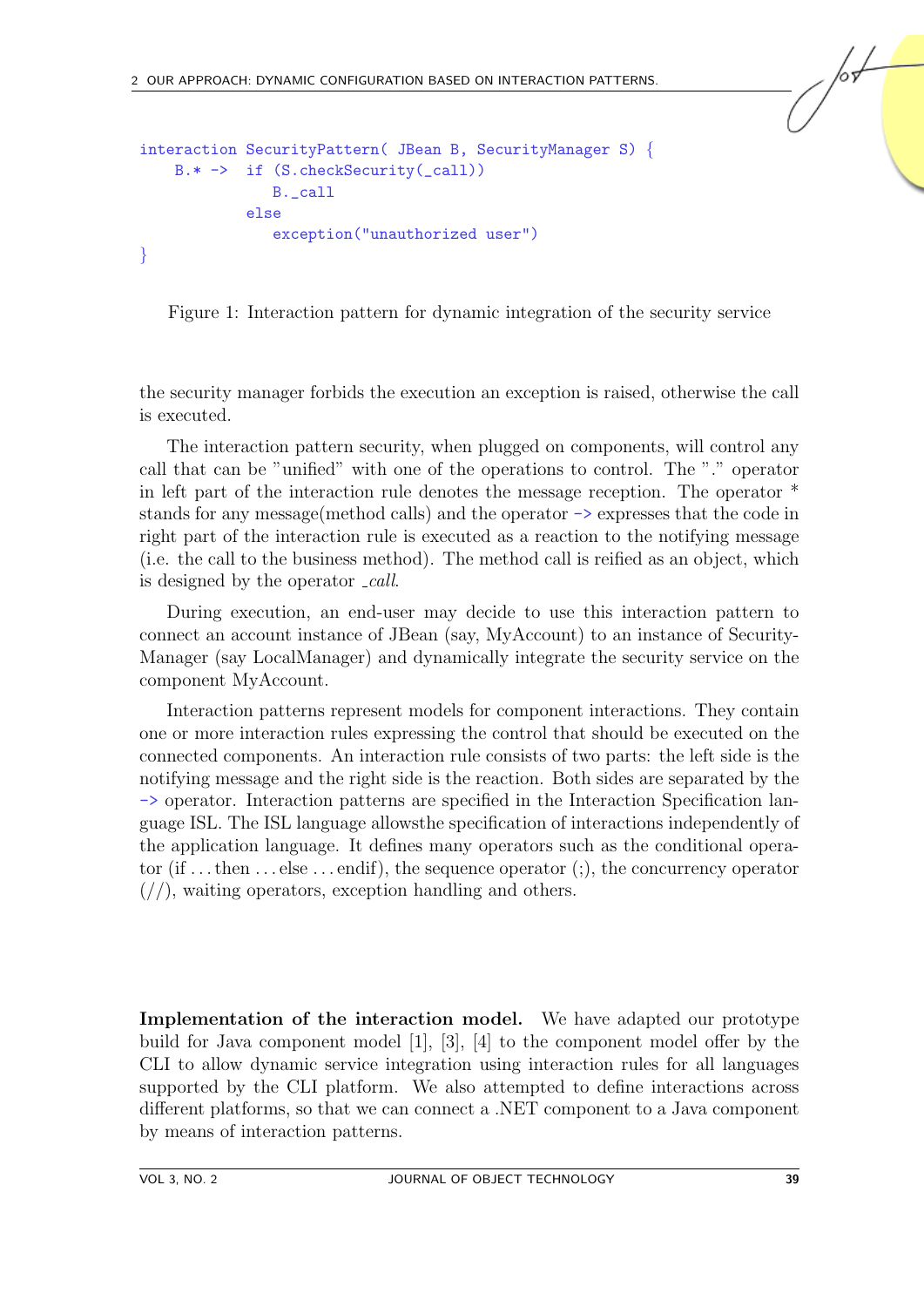## 3 PORTING AN INTERACTION SERVICE FROM JAVA TO .NET

#### Structure of the interaction service

The interaction service can be split into two main parts. The Interaction Server on the one hand and the component management services on the other hand.

The Interaction Server acts as a central repository for interaction patterns and provides methods for pattern instantiation as well as for rule merging. Rule merging is required when two interaction rules with the same notifying message are applied to a component. The component management services include the execution of interaction rules, the management of interactions (adding, removing, call redirection), inter-component communication (using proxies) and code instrumentation tools such as GenInt.

Our purpose was to extend the interaction model and support .NET components without rewriting the interaction server. Therefore we only ported the component management services to the .NET platform and we reused the Java interaction sever (called Noah).

Independently of the targeted platform interaction rules should be represented as an abstract tree. The tree comprises several node types respectively to the actions that can be specified in ISL (Concurrency, Sequence, if then else etc). Another constraint is communication between .NET components and the java interaction server. It is required during two phases of the interaction lifecycle.

The first time is when an interaction pattern is instantiated. The server needs somehow to talk to the target components and hand them the respective interaction rules. Those rules are available at the server as tree of java objects. They need to be packed appropriately before accessing the .NET world. We have chosen to serialize them in XML. This is a universal format which can be easily handled in both Java and .NET.

The second time communication is needed is when more than one interaction rule is applied to the same notifying message of a component. In this case the rules should be merged so that we have only one reaction for each notifying message. As we said before rule merging belongs to the tasks of the interaction server. Since it is already implemented in Java we wanted to reuse it. Therefore we exposed the merging service to .NET components using a webservice.

#### Component code instrumentation

An interacting component modifies its behaviour dynamically according to the current interaction rules. This ability has to be acquired by the component and therefore it must be prepared to manage interactions and execute them. The interaction server needs among other things to instantiate and remove interaction rules from the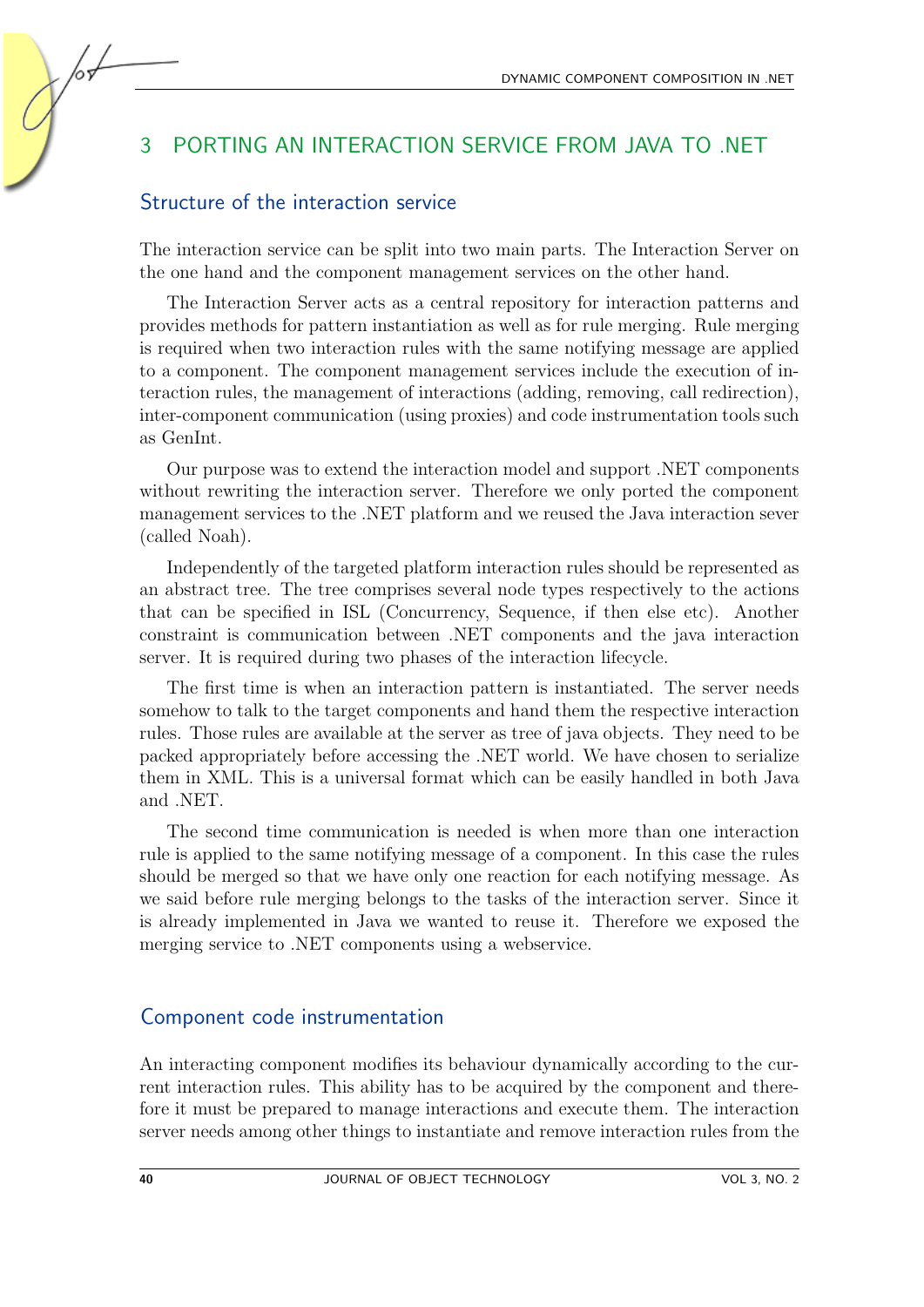component. Moreover the component should store the interaction rules that affect it. This transformation makes a component "Noah compliant". The component class is modified in such a way that it provides an interaction management interface (addRule, removeRule, getBehaviour) as well as wrappers for the business methods (call interception) and additional fields to store the interaction rules.

In Java this task is accomplished by the GenInt tool. It instruments the class bytecode using the BCEL library. We developed a similar tool for .NET components which instruments .NET assemblies.

#### 4 IMPLEMENTING THE INTERACTION SERVICE IN .NET

In this part will we discuss some technical details concerning the implementation of the component management services in .NET compared with Java . In addition we show to which extent the .NET platform helped us. We also address some aspects where we think the .NET platform should provide more support to the programmer.

## **Threading**

An ISL tree represents the reaction to a notifying message. Each interacting .NET component should be able to execute reactions. A reaction is an abstract ISL tree with several types of nodes e.g. notify call, global call, assignment, sequence etc. The execution of the tree is multithreading and requires therefore thread synchronisation.

When the executor thread comes to a concurrency node (reaction with several parallel sub-reactions) it starts a new child thread for each sub-reaction. The parent thread blocks and waits until all child threads terminate. The .NET framework provides the Join() method in the class System.Threading.Thread which makes the current thread wait till another thread exits. Java does not provide the Join functionality. For this reason we used the methods wait() and notify() of the class java.lang.Object to get this functionality. We derived a class ReactionThread from java.lang.Thread. A ReactionThread has a reference to its parent thread. This reference is needed to wake up the waiting father thread (call notify()) at the end of the run() method.

ISL trees also include qualified message nodes and waiting message nodes. A qualified message is a labelled message e.g. [1] obj1.method1(). The label enables other nodes to reference the qualified message node and in particular allows waiting message nodes to block till the execution of the qualified message exits.

When the executor comes to a waiting message node e.g. obj2.method2()  $@X$ it first checks if the message with label [X] has been executed. If not the executor waits till it gets notified of the end of the execution of the message labelled by X.

In .NET we used the ManualResetEvent class for inter-thread communication. This class notifies one or more waiting threads that an event has occurred. We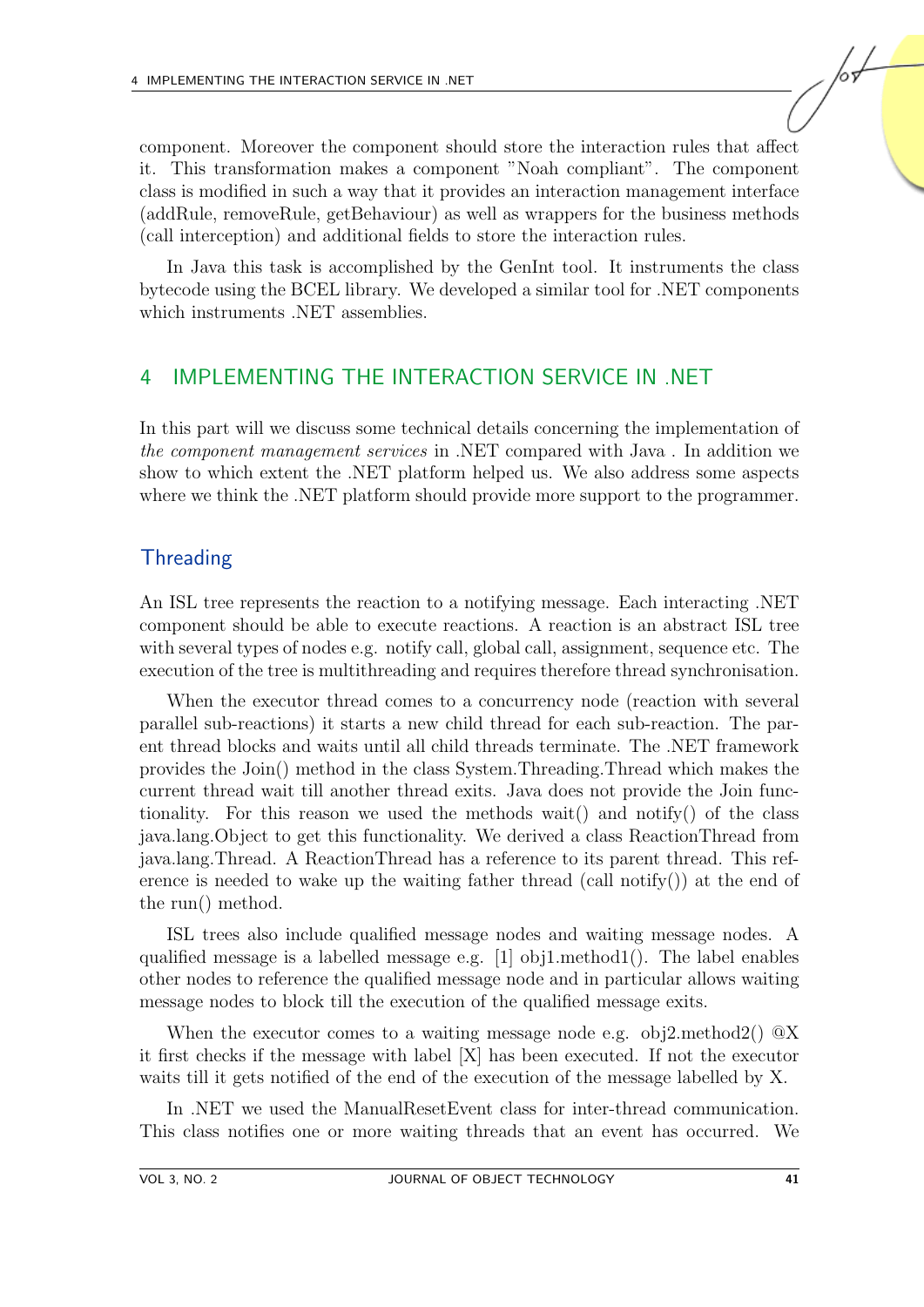associate a ManualResetEvent instance with each qualifier (label) in the ISL tree. When the executor visits a waiting message it retrieves the corresponding Manual-ResetEvent instance and calls the WaitOne() method on it. This results in blocking the executor thread so long as the respective qualified message has not been executed. When the executor visits a qualified message it calls the Set() method which sets the state of the ManualResetEvent object to signalled and releases all waiting threads. Hence the execution of the waiting message resumes.

Java does not provide a similar concept to synchronisation events. For this reason we created our own. The class MessageMutex is used for thread synchronisation in Java; it holds a vector of waiting threads. A MessageMutex object is initially locked. The unlock() method releases the MessageMutex and notifies all waiting threads.

In conclusion the System.Threading namespace in .NET provides many useful classes that considerably reduce the work for the programmer. However these concepts (monitor, lock, synchronisation events, join, . . . ) can be also implemented in Java with some additional coding.

#### **Reflection**

We used code instrumentation in order to make a class "Noah compliant". We developed therefore the previously mentioned tool GenInt. It is available for both Java and .NET. In Java GenInt works at the bytecode level whereas it operates on the MSIL level in .NET. GenInt inserts new fields, methods and constructors to a class and modifies some of its methods and Constructors. The basis for GenInt is the Reflection mechanism.

Compared to Java the .NET framework provides a more powerful reflection API. It is sort of a "read-write" API in .NET while a "read-only" API in Java. The System.Reflection.Emit namespace in the .NET framework contains several classes that allow programmers to dynamically create new types at runtime. The TypeBuilder class defines and creates new instances of classes during execution while the classes FieldBuilder and MethodBuilder create new class members. We can even dynamically create code at runtime using the class ILGenerator.

In Java reflection only allows programs to interrogate objects at runtime about their members, their access modifiers and their parent class. Dynamic method invocation is also provided but all the classes and the methods must be defined at compile-time. This means we can neither dynamically create a new class nor even add a field into a given class. Nevertheless, The emitting functionality is not really part of the reflection in the OOP sense but it is rather a bonus in .NET.

On the other hand,we missed some important methods in the .NET reflection API such as a GetMethodBody method in the class MethodInfo that returns an array of IL instructions representing the body of a method. We also expected to retrieve somehow information about exceptions. With .NET reflection we can not find out which exceptions a given method catches or may throw.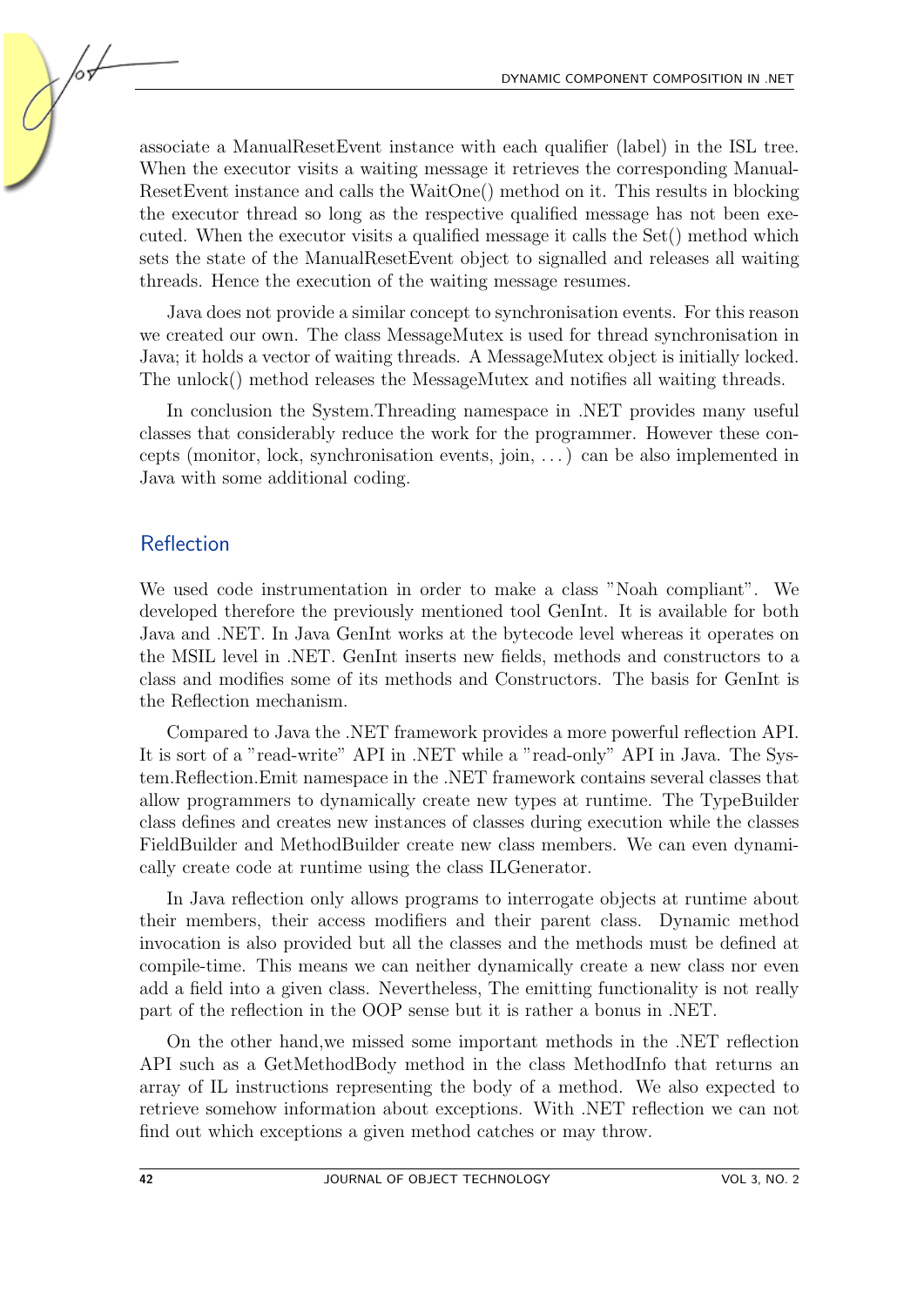```
// a method wrapper in .NET
public double foo (int num, Object obj) {
    ...
    if (rule) {
        //int num is automatically converted to an object
        return reactionExecutor.execute (''foo'', new object[]{num,obj});
    } else {
       foo_INITIAL (num,obj);
    }
}
```
Figure 2: Type unification in .NET

Another problem is related to .NET Emitting. In fact,when emitting new types is not possible to create a new Type starting from another type. Let us examine this through an example: we have defined a class Foo and we want to dynamically create a new class FooName which is the same as Foo except that it has a string field name more. We want to tell the TypeBuilder object "do not start from scratch but start from Foo". Unfortunately this is not possible. Instead we have to traverse all members of Type Foo using reflection (fields, methods, events, properties, constructors and their access modifiers), then we create a TypeBuilder for FooName and consequently add all members of Foo into the TypeBuilder object. Thereby it is easy to copy the field members and method headers but not the bodies of constructors or methods. To achieve this we used a PE file Reader library. We hope that in the next release, PE Reader/Writer classes will be integrated to the .NET framework.

# Type Unification

The code instrumentation tool GenInt creates wrappers for the component's business methods. A wrapper intercepts the method call and checks whether any interaction is applied to that method. If yes the reaction to the rule should be executed. That means the method parameters should be passed to the reaction executor (as an array of objects). In .NET every thing is an object. The type system unification provides value types with the benefits of object-ness and thus bridge the gap that exists in many other languages such as Java. This means ValueTypes as well as Reference-Types are derived from the ultimate base class System.object. In situations where value types need to be treated as objects, the CLR automatically converts them to objects. This process is called boxing. The reverse process is called unboxing. Both transformations are totally transparent to the programmer.

Java has another approach on data types. It differentiates between primitive types and classes. Primitive types are not inherited from the java.lang.Object class and must therefore be treated specially. Unlike  $C\#$ , wrapping and unwrapping in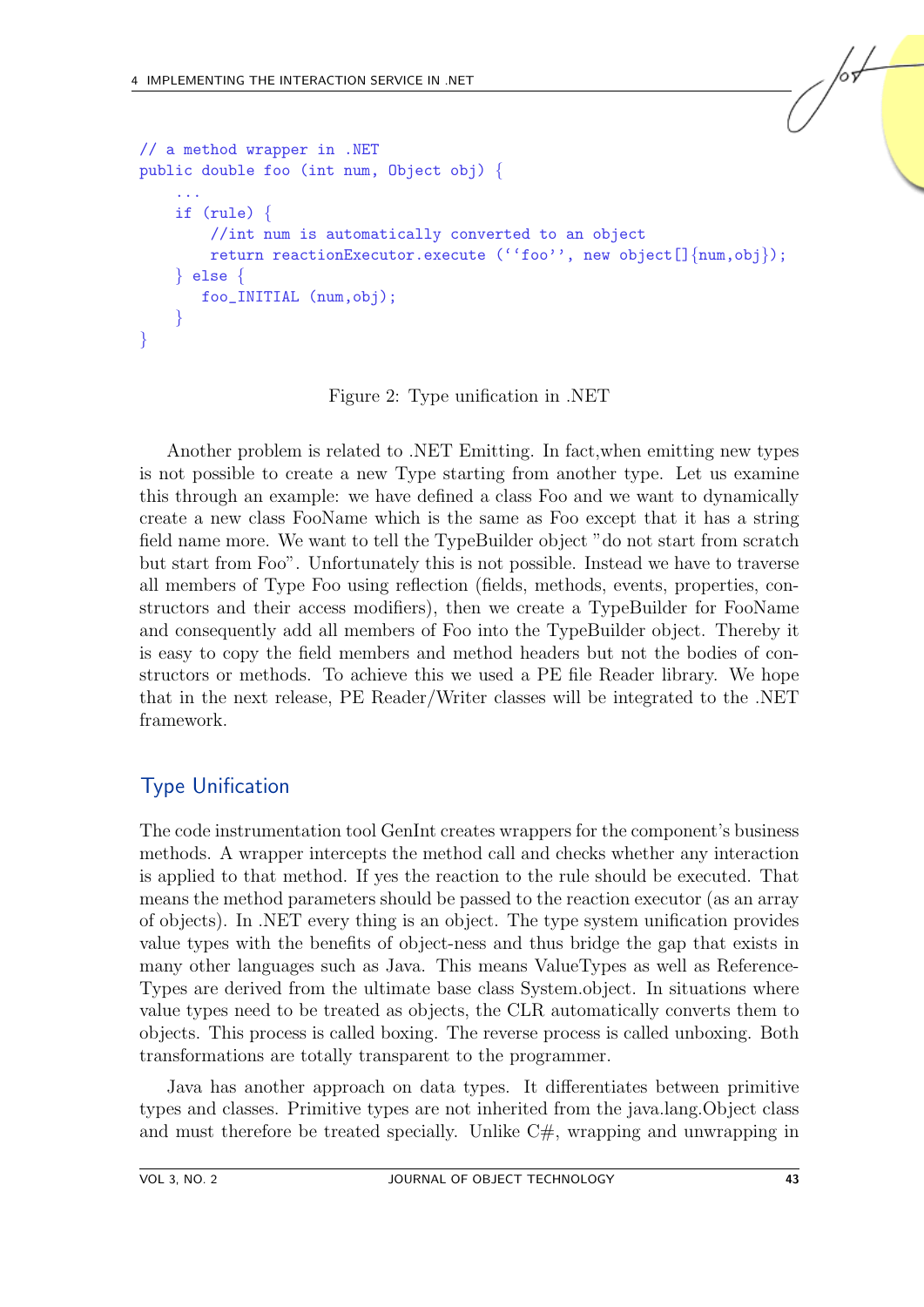```
public double foo (int num, Object obj) {
    ...
    if (rule) {
        //does the method return a double or a Double
        Class returnClass = double.class;
        //wrap int num to an Integer
        Integer numInt = new Integer (num);
        //method based on reflection
        Object objet = reactionExecutor.execute ("foo", new Object{numInt,obj});
        //get the class of the return object: Double
        ...
        //what shall we return a Double or a double ?
        Double retDouble = (Double) objet;
        //returnClass is double.class so unwrap and return a double
        return retDouble.doubleValue ();
    } else {
       foo_INITIAL (num,obj);
    }
}
```
Figure 3: Wrapping and Unwrapping in Java

java must be managed by the programmer using wrapper classes such as Integer, Double, Boolean etc. Further more if a method (such as the reflection-based invocation method: Object invoke(String methodName, Object[] parameters) returns an Object of class Double for instance, we should be smart enough to know if this Double is a real Double or a primitive double. We have therefore some overhead because we must store somewhere the real return type that we expect.

## Language Interoperability

The common language runtime CLR provides the necessary foundation for language interoperability by specifying and enforcing a common type system and by providing metadata [\[7\]](#page-9-4). Language interoperability is a great advantage we had while porting the interaction platform from Java to .NET. We did the code instrumentation at the MSIL level and thus we could seamlessly support many languages such as VisualBasic, C#, Eiffel, Cobol and others. This is due to the fact that all languages targeting the CLR follow the common type system rules for declaring and using types. The common type system plays a similar role to the IDL in Corba or type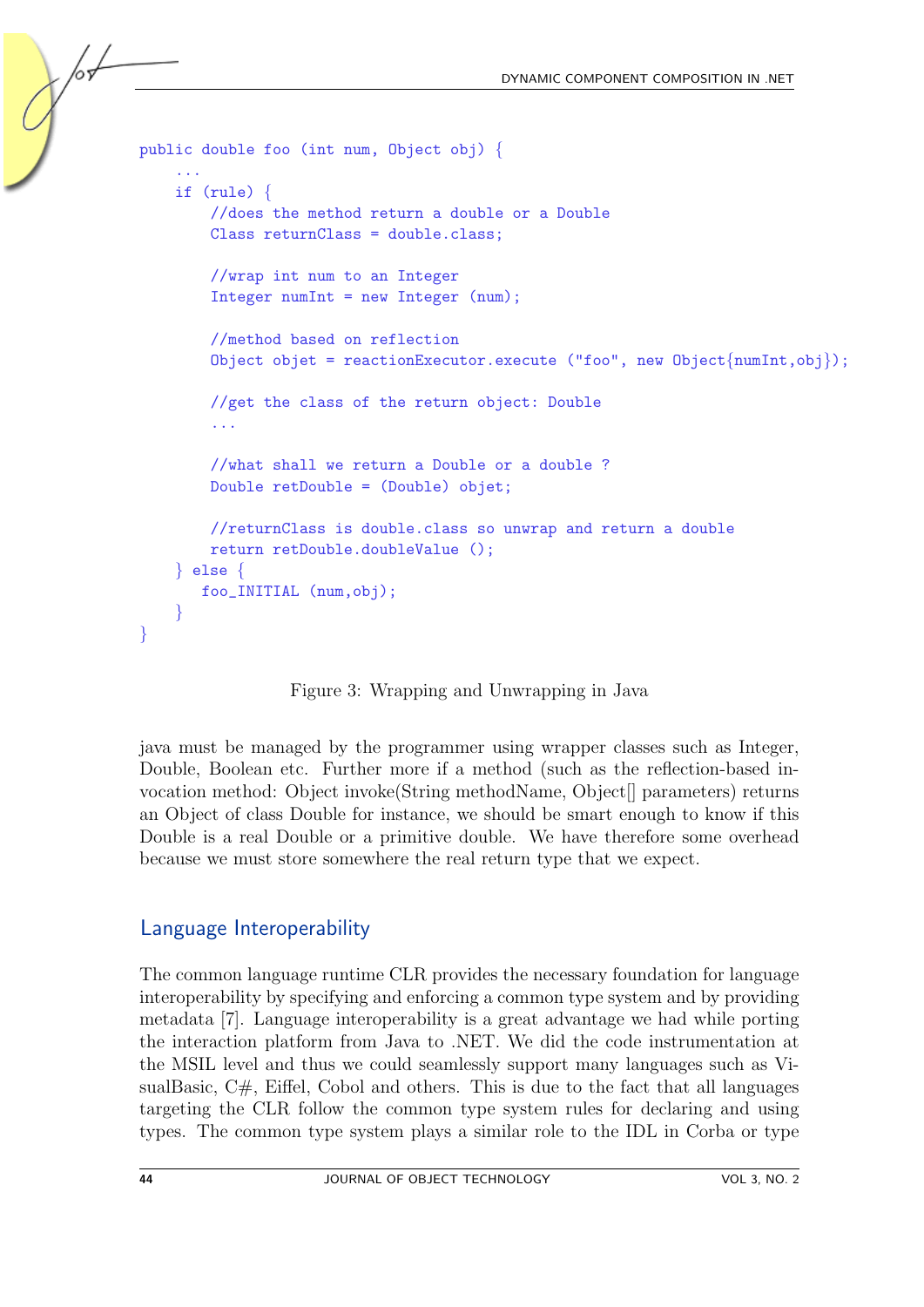libraries in COM. In fact it is also possible to compile many programming languages to Java bytecode but they can not really share and extend each others libraries simply because Java has no match to the Common Type System.

#### 5 CONCLUSION

This paper describes our experience with the .NET platform. We partially ported an Interaction Service(originally implemented in Java) and now are able to provide that service for .NET components too. This experience was very valuable for us at least in two respects.

First we gained insight into many interesting aspects provided by the .NET environment such as remoting, threading, reflection and Web Services. The rich set of capabilities the .NET framework made our task easier to achieve. In particular the reliable language interoperability enabled us to target many languages such VB.NET, C# and Cobol.

Secondly, by porting the service into a new platform, we worked out a set of core functionalities that must be ported in order to support other component platforms. Thus we have a kind of cookbook that can be used to extend the interaction model to Corba Component Model for example.

## **REFERENCES**

- <span id="page-8-4"></span>[1] L. Berger. Mise en œuvre des interactions en environnements distribu´es, compilés et fortement typés: le modèle " MICADO ". PhD thesis, Université de Nice - Sophia Antipolis, 2001.
- <span id="page-8-2"></span>[2] E. Bergmans and M. Aksit. Constructing reusable components with multiple concerns using composition filters. In M. Aksit, editor, Software Architectures and Component Technology: The State of the Art in Research and Practice. Kluwer Academic Publishers, 2000.
- <span id="page-8-5"></span>[3] L. Bussard. Towards a pragmatic composition model of corba services based on aspectj. In ECOOP's Workshop on Aspect and Dimensions of Concerns, Cannes, France, 2000.
- <span id="page-8-3"></span>[4] M. Fornarino, A.-M. Pinna, and S. Moisan. Distributed access knowledgebased systems: Reified interaction service for trace and control. In International Symposium on Distributed Object Applications (DOA 2001), Roma, Italy, 2001.
- <span id="page-8-1"></span>[5] JBoss. http://www.jboss.org/.
- <span id="page-8-0"></span>[6] JOnAS. Javatm open application server. http://www.objectweb.org/jonas/jonasHomePage.htm.

/sL